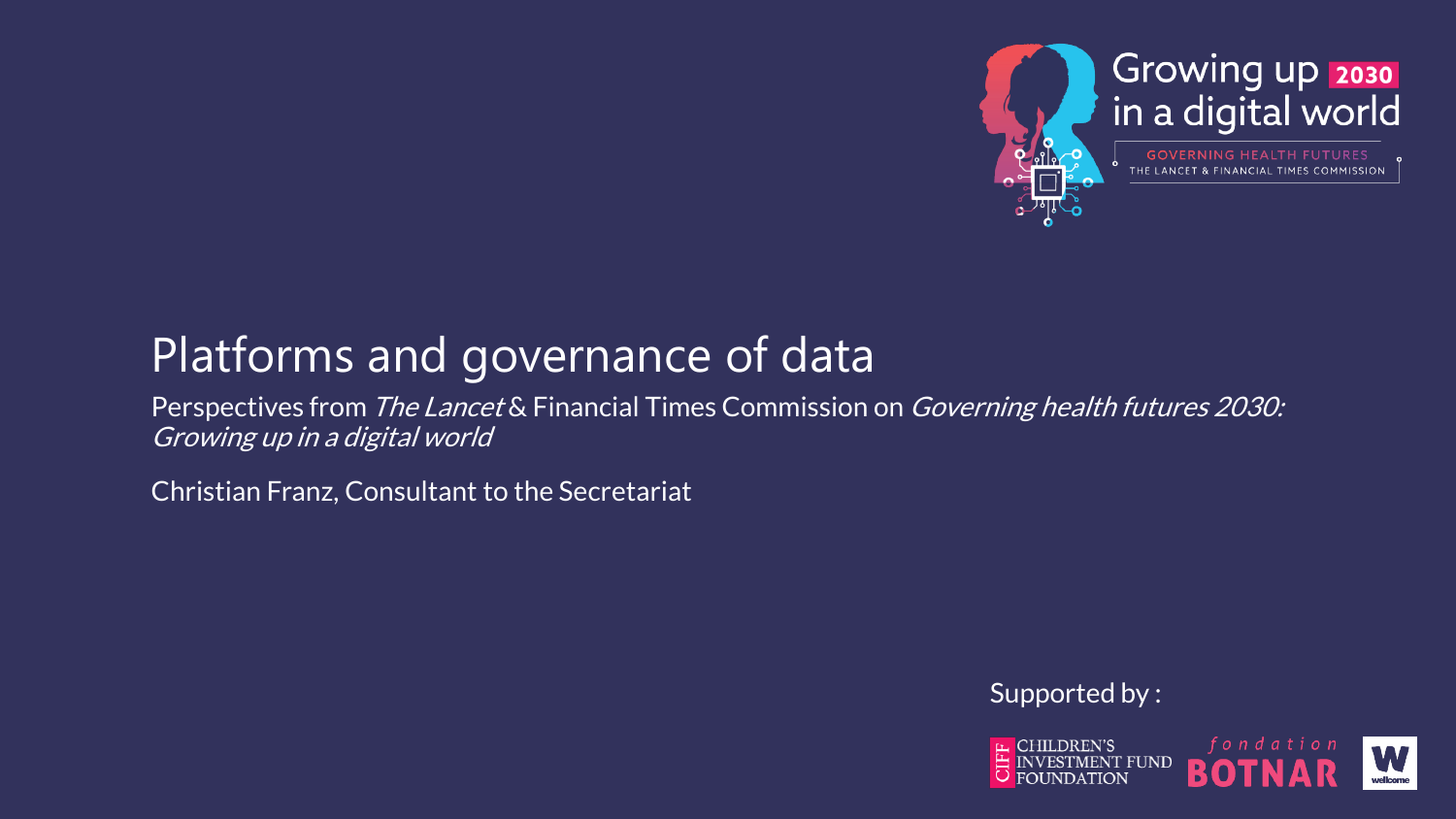

#### **Disclaimer**

All expressed views and opinions are entirely my own. They do not necessarily reflect the views and opinions held by members of the Commission or the Commission's Secretariat.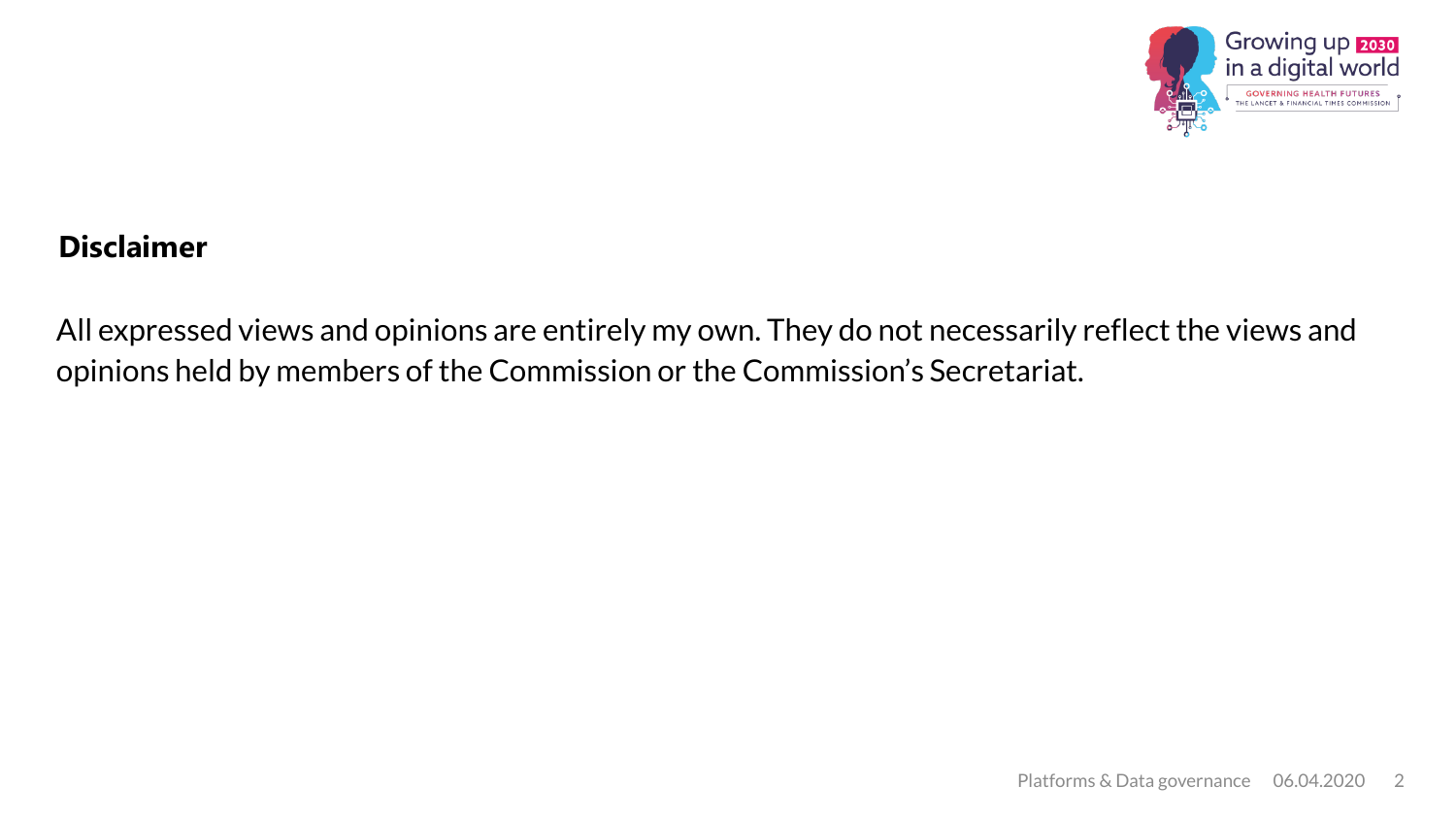# The Commission at a glance

#### Growing up 2030 in a digital world **GOVERNING HEALTH FUTURES E LANCET & FINANCIAL TIMES COMMISS**

## **Fundamental question of the Commission**

U). What needs to be done today to ensure the health and well-being of the young generation amidst a technological transformation affecting health systems, societies, and global governance?

### **The Co-chairs**



**Professor Ilona Kickbusch**



**Anurag Agrawal**

**The "Triangle Model"**

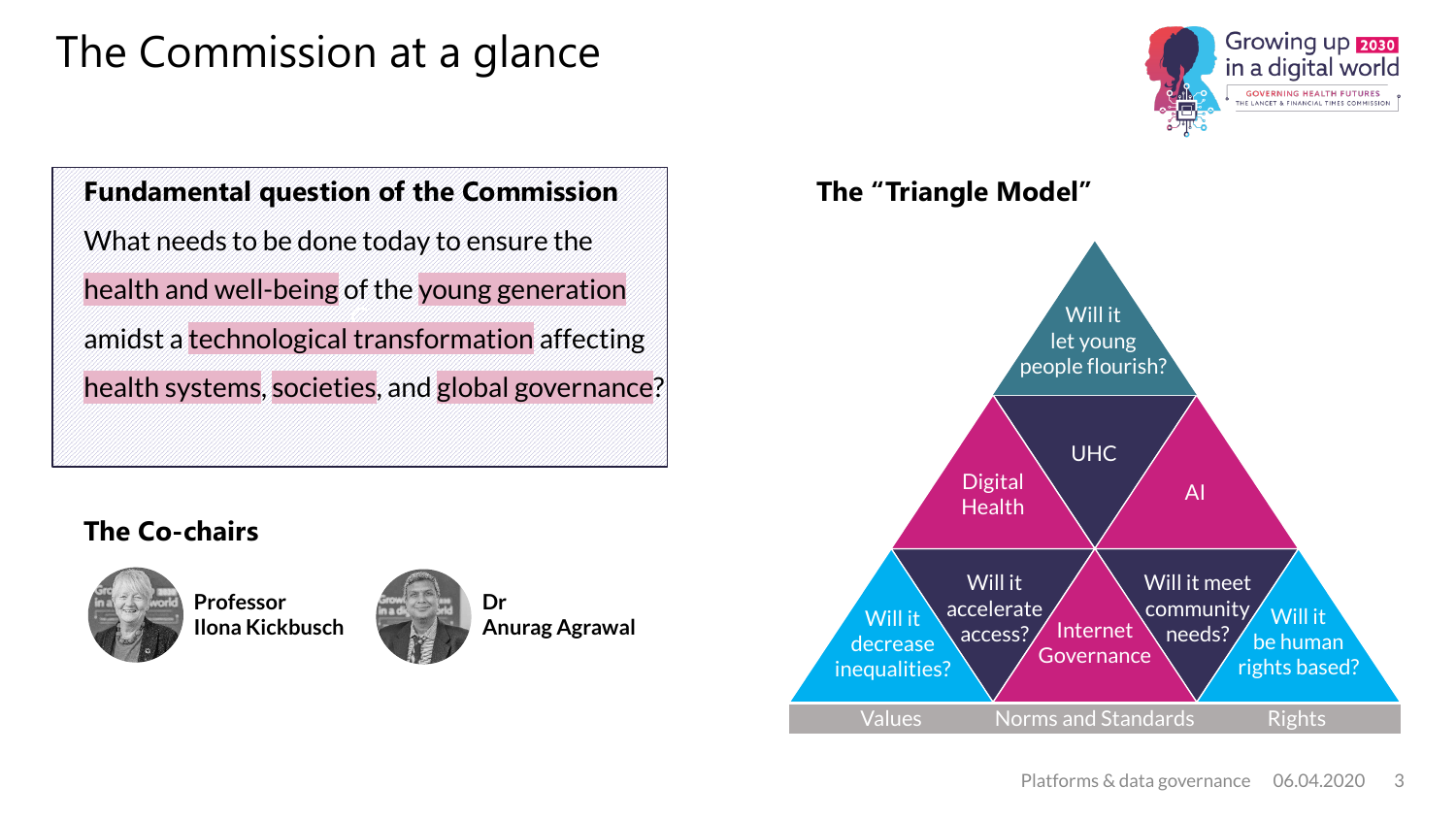# Why are digital platforms important for the Commission?



## **Digital (health) platforms…**

… are key drivers of the data economy (product innovation, practices, market dynamics)

… have the potential to pioneer new data governance approaches

… represent spaces for various identities of young people

... are often the *de facto* guardians of data (and the privacy of their users)

… are a carriers of values and narratives from their 'country of origin'



**Young people**

**Geopolitics**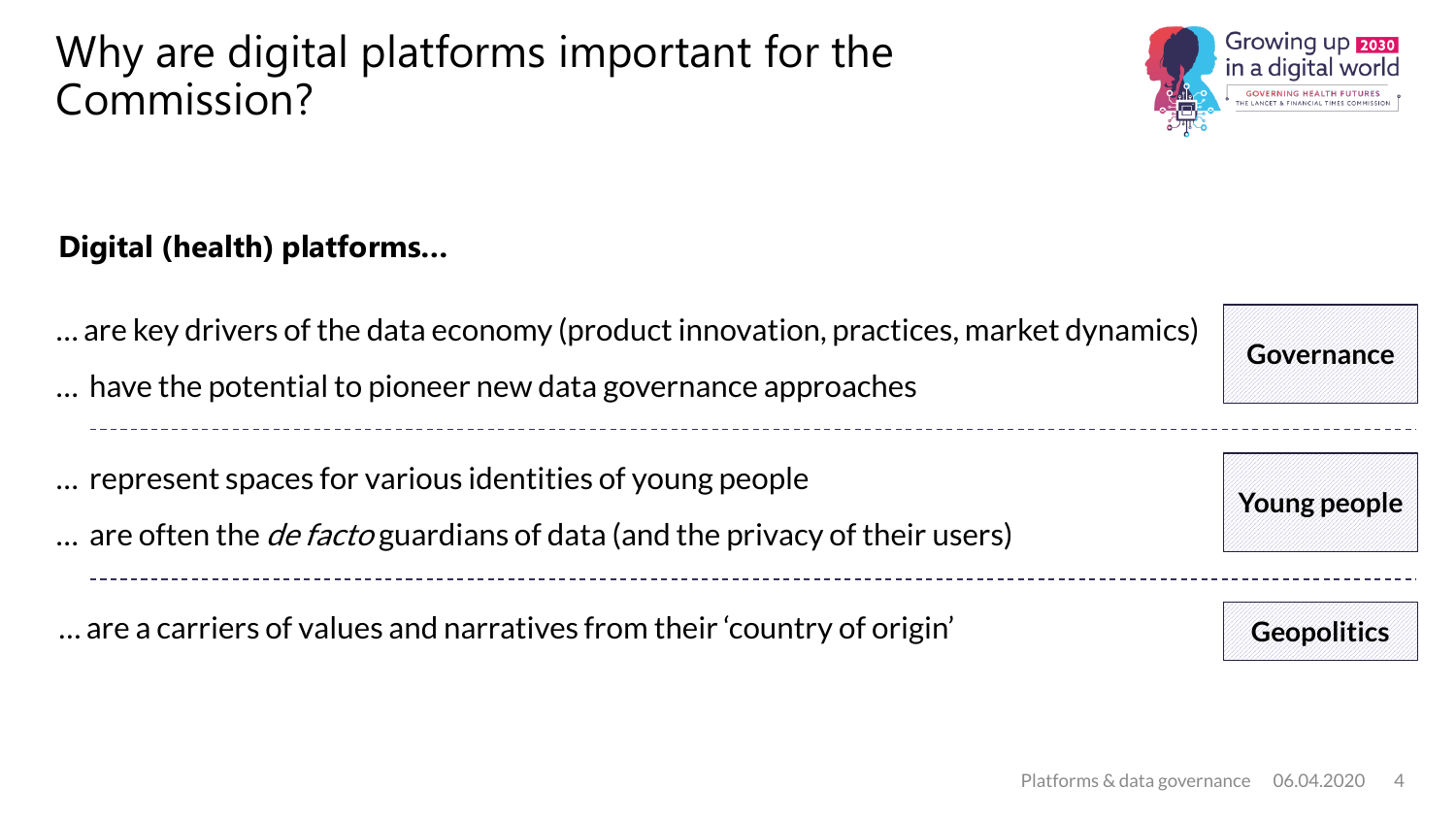Economics of data as a perspective to understand policy options



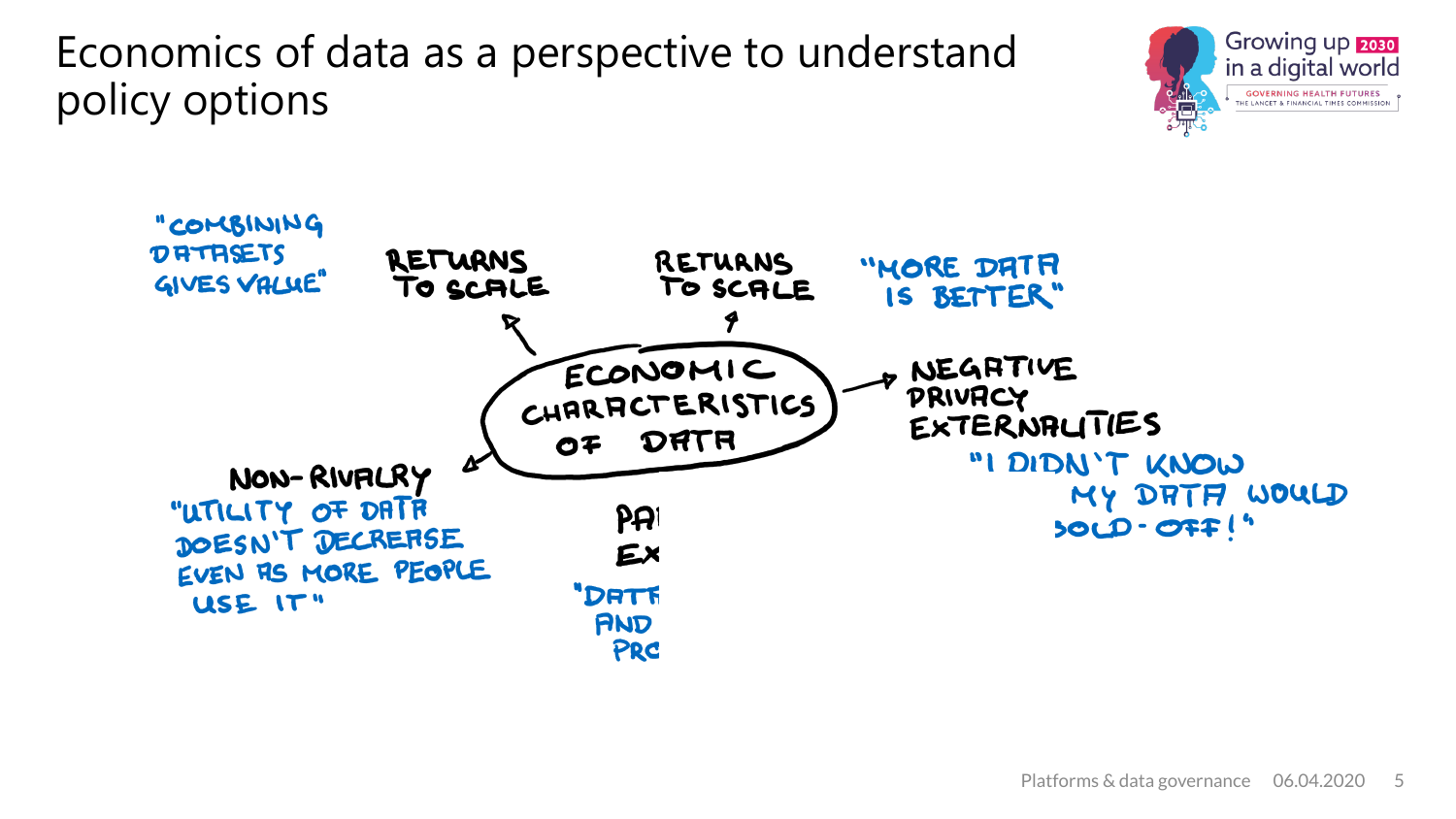## Data characteristics for understanding governance choices



- $\rightarrow$  Getting the maximum societal value from data
- $\rightarrow$  Giving sufficient incentives to market actors to invest in data collection, curation, and analysis
- $\rightarrow$  Providing sufficient trust/safeguards to people to (rightfully) feel comfortable sharing data

**Getting our objectives right Levers via economic characteristics**



**Excludability**

**Privacy Extern.**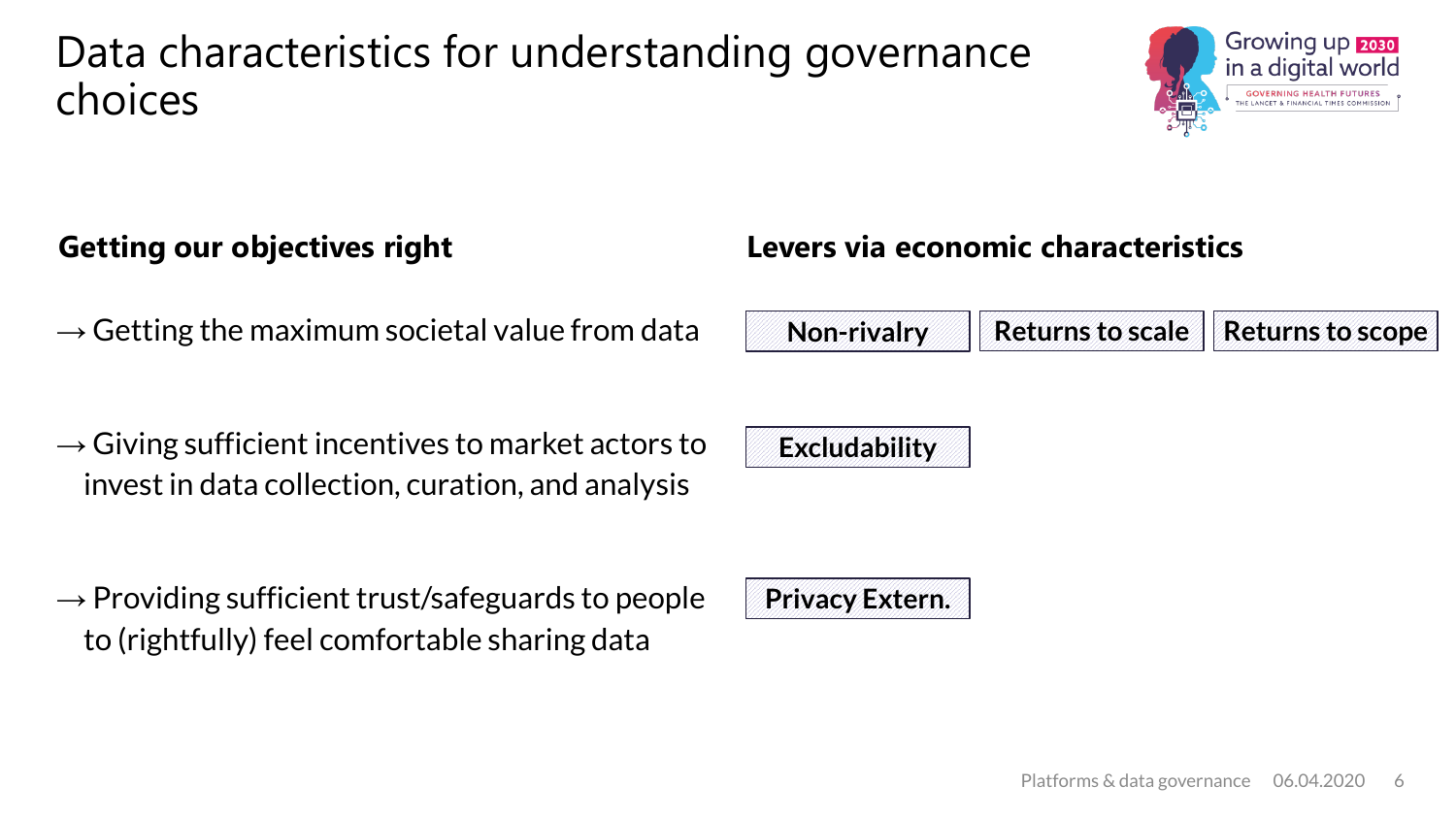A macroperspective: The reality of the platform economy and implications for the coming generation



## **The reality of the platform economy**

- Information asymmetry
- Market concentration and superstar firms
- Systemic risk
- Excessive uncontrolled data collection
- Arms race among countries

## **Implications for the coming generation**

Different governance choices given digital divide and income disparities (+geopolitics?)

Datafication of children, childhoods, and environments without much public debate

Individual agency and access is propagated, but what about data and health literacy?

Current digital governance driven by tech-necessities, not by human rights